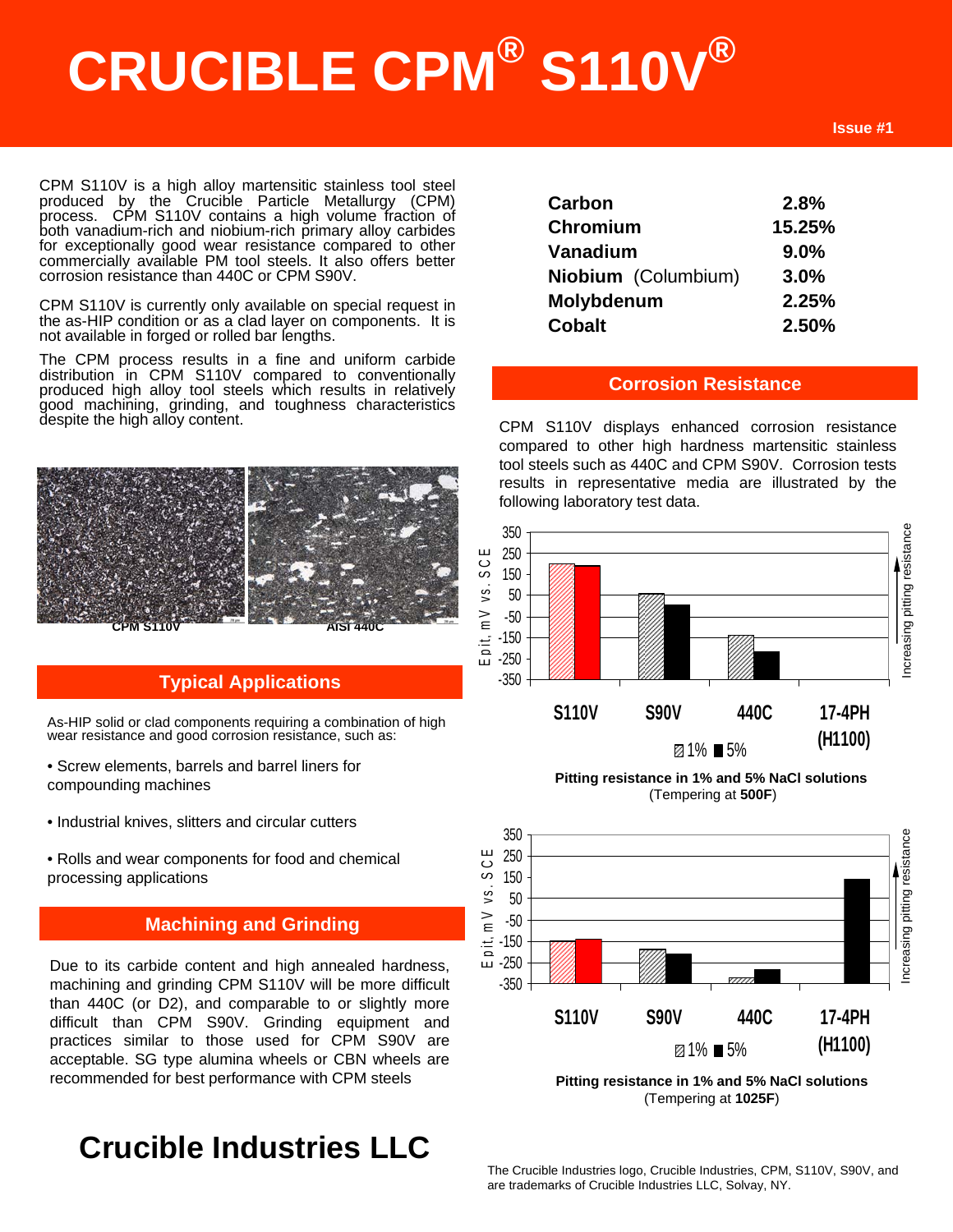

#### **Wear Resistance**

CPM S110V features the same high vanadium content as CPM S90V, plus the added contribution of 3.5% niobium, resulting in 25% greater volume of wearresistant carbides, including 50% more of the wearresistant MC type. The abrasive wear resistance of CPM S110V at various hardnesses is compared to other wear- and corrosion-resistant grades below.



#### **Thermal Treatments**

#### **Annealing**

Heat to 1650°F (900°C), hold 2 hours, slow cool at a maximum rate of 25°F (15°C) per hour to 1100°F (595°C), then furnace cool or cool in still air to room temperature

**Annealed Hardness**: Approximately 350-400 BHN

#### **Stress Relieving**

**Annealed Material:** Heat to 1100-1300°F (595-705°C), hold 2 hours, then furnace cool or cool in still air.

**Hardened Material:** Heat to 25-50°F (15-30°C) below original tempering temperature, hold 2 hours, then furnace cool or cool in still air.

#### **Thermal Treatments** *(cont'd.)*

#### **Hardening**

**Austenitize:** 2150°F (1175°C) Hold 20 minutes

**Quench:** Salt quench, interrupted oil quench, positive pressure gas quench or air cool at a minimum cooling rate of 250°F/min (140°C/min) to below 1000°F (540°C). Cool to below 125°F (50° C) before tempering. For optimum vacuum heat treatment response, a minimum 4 bar gas quench is recommended.

**Temper**: Temper three times, minimum hold time 2 hours at temperature each temper. Cool completely to room temperature between tempers.

#### **Tempering temperatures**:

400-750°F (200-400°C): Best corrosion resistance 975-1000°F (525-540°C): Maximum hardness and compressive yield strength, reduced corrosion resistance

1025-1050° F (550-565°C): Optimum for best stress relieving and dimensional stability

*Note: Tempering any martensitic stainless steel above 750°F (400*°*C) may reduce its corrosion resistance.*



| $\circ$ $\Gamma$ | 500 | 750  | 975  | 1000 | 1025 | 1050 | 1100 | 1200 |
|------------------|-----|------|------|------|------|------|------|------|
| <b>HRC</b>       | 60  | 60.5 | 63.5 | 61.5 | 60.5 | 58.5 | 53.5 | 47.5 |

**Deep freezing** (optional): When tempering at or below 750°F (400°C), a freezing treatment may be used between the first and second tempers to reduce retained austenite and maximize hardness. Freezing treatments should always be followed by at least one temper.

**Size Change:** +0.03 to +0.05% for a fully martensitic microstructure. The presence of retained austenite may reduce the net growth.

#### **Typical Application Hardness**: 58/61 HRC